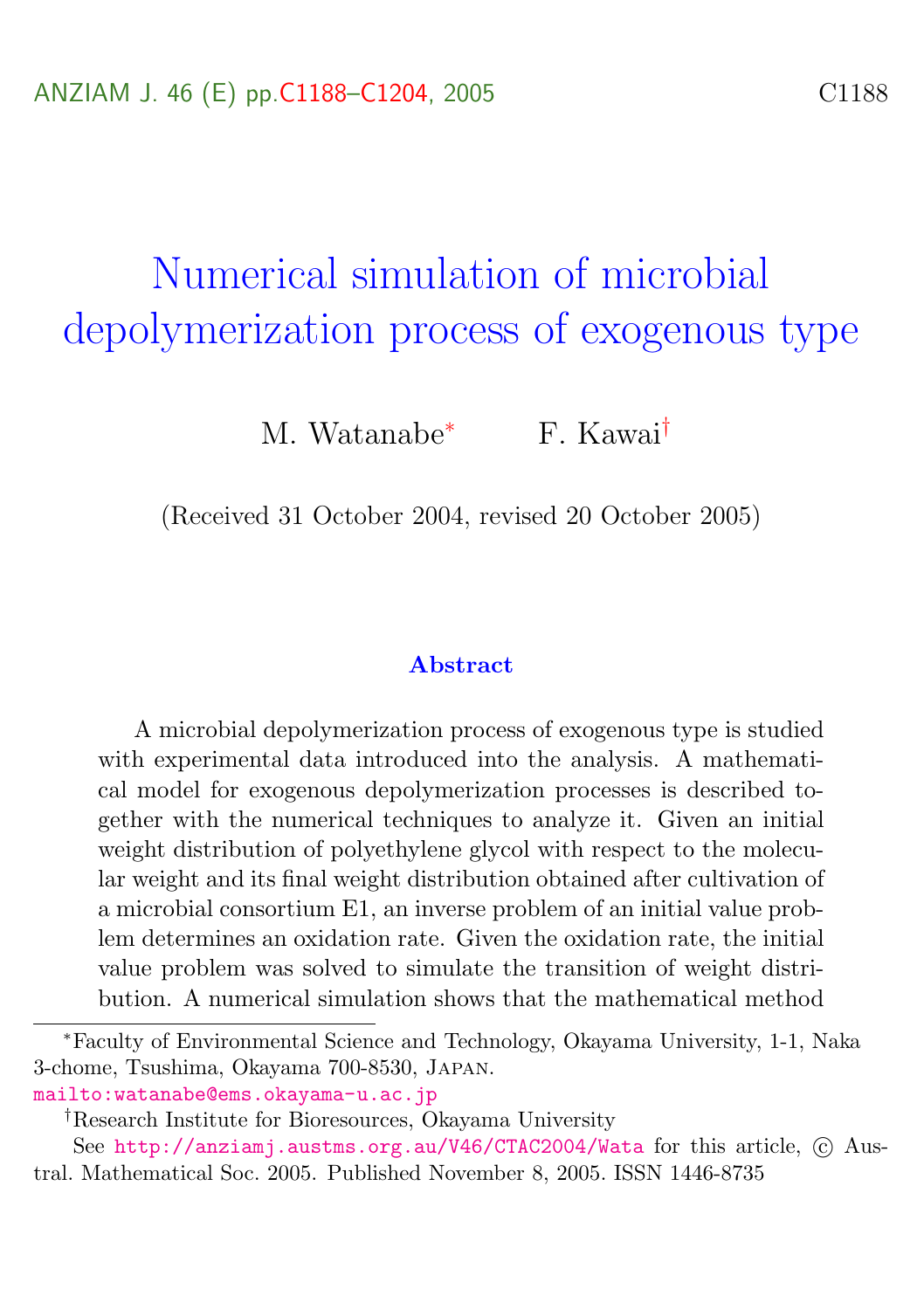of analysis of an exogenous depolymerization process is practically acceptable. The numerical techniques illustrated here are applicable to the analyses of other exogenous depolymerization processes.

# **Contents**

| 1 Introduction                              | C1189             |
|---------------------------------------------|-------------------|
| 2 Exogenous depolymerization model          | C1192             |
| 3 Computational analysis of inverse problem | C1194             |
| 4 Simulation of PEG biodegradation          | C1197             |
| 5 Discussion                                | C1198             |
| <b>References</b>                           | C <sub>1201</sub> |

# <span id="page-1-0"></span>1 Introduction

In general, microbial depolymerization processes fall into one of two categories: exogenous type or endogenous type. In an exogenous depolymerization process, polymers are depolymerized by separation of monomer units at their terminals. Examples include biodegradation processes of polyethylene (pe). pe is structurally a long-chain alkane (basically normal-type). The initial step of the oxidation of  $n$ -alkanes is hydroxylation to provide the corresponding primary (or secondary) alcohol, which is oxidized further to an aldehyde (or ketone) and then to an acid. Carboxylated  $n$ -alkanes are structurally analogous to fatty acids, and should be subject to  $\beta$ -oxidation processes to produce depolymerized alkanoic acids by two-carbon units (acetic acid). A mathematical model has been proposed and analyzed to study the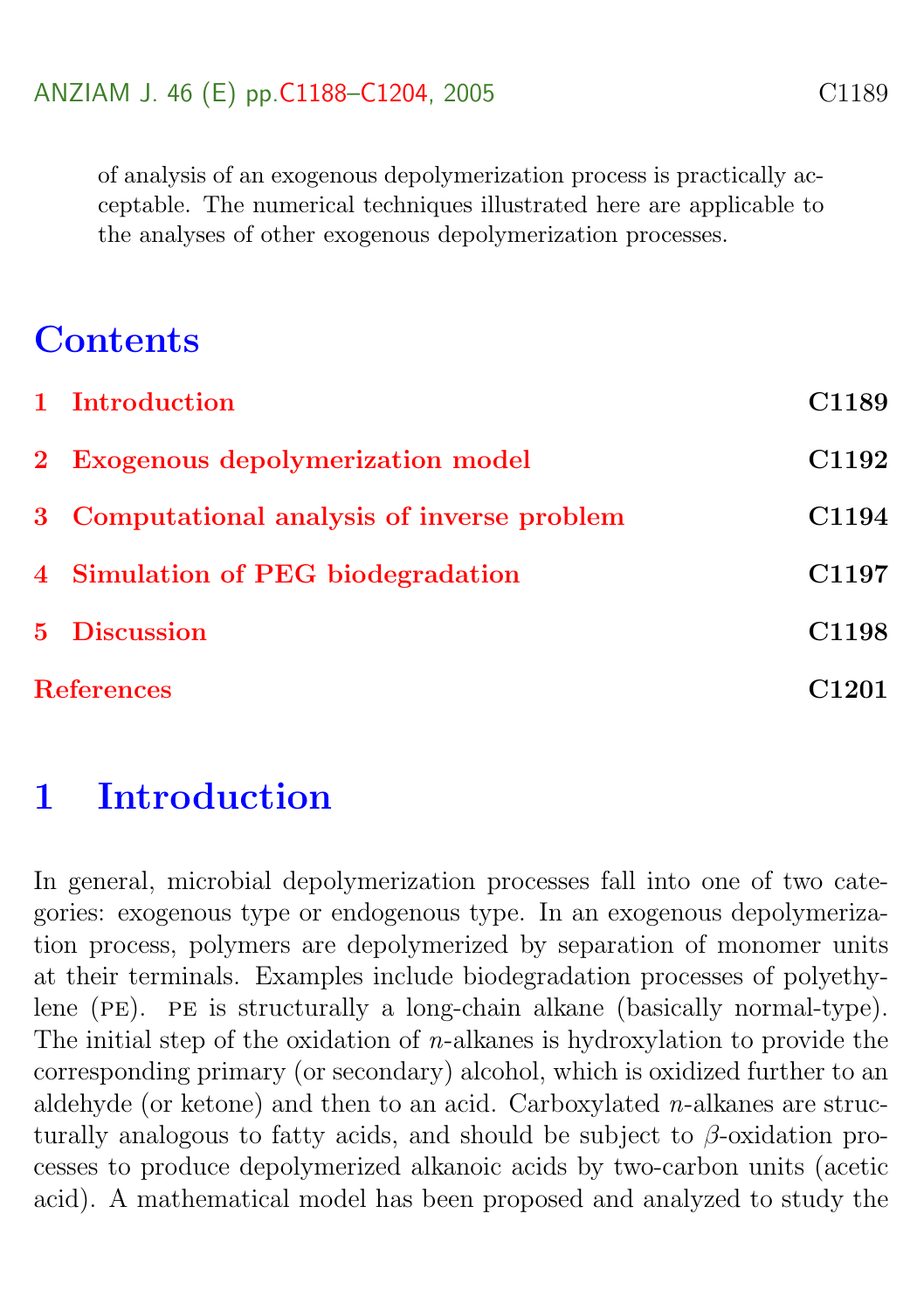#### <span id="page-2-0"></span>1 Introduction C1190

PE biodegradation which involves the  $\beta$ -oxidation. [\[1,](#page-13-1) [2,](#page-15-0) [9,](#page-16-0) [7,](#page-15-1) [8\]](#page-15-2). Unlike exogenous depolymerization processes, where oxidation takes a substantial part, hydrolysis is often involved in a depolymerization process of endogenous type, in which internal cleavages take place. The enzymatic degradation of polyvinyl alcohol (pva) is an example of endogenous depolymerization. pva is a carbon-chain polymer with a hydroxyl group attached to every other carbon unit, which are known to be degraded by random oxidation of hydroxyl groups and hydrolysis of mono/diketones [\[3,](#page-15-3) [12,](#page-16-1) [13\]](#page-16-2). A mathematical model was also proposed and analyzed to study the endogenous depolymerization of pva [\[6,](#page-15-4) [7,](#page-15-1) [10\]](#page-16-3).

Here, the analytical and numerical study of exogenous depolymerization is continued to cover the biodegradation of polyethylene glycol (peg). peg is one of polyethers that are utilized for constituents in a number of products including lubricants, antifreeze agents, inks, and cosmetics, and also for raw materials to synthesize detergents or polyurethanes. Metabolism of polyethers has been well documented with regards to peg. It is depolymerized exogenously by liberating  $C_2$  compounds, either aerobically or anaerobically [\[3,](#page-15-3) [4,](#page-15-5) [12\]](#page-16-1). The microbial consortium E-1 was cultivated on a culture medium containing peg as its sole carbon source. High performance liquid chromatography (hplc) patterns were analyzed to obtain the initial weight distribution of peg with respect to the molecular weight as well as the weight distribution after cultivation for one day and three days; they are shown in Figure [1.](#page-3-0) These experimental results were introduced into the mathematical analysis of peg biodegradation.

In the following sections, the biodegradability of peg is examined by analyzing its weight distribution obtained before and after cultivation of a microbial consortium E-1. An inverse problem of an initial value problem was solved numerically to determine an oxidation rate for which the solution of the initial value problem also satisfies a final condition. A result of a numerical simulation is presented to show that the mathematical model is appropriate for the peg biodegradation. The significance of the outcome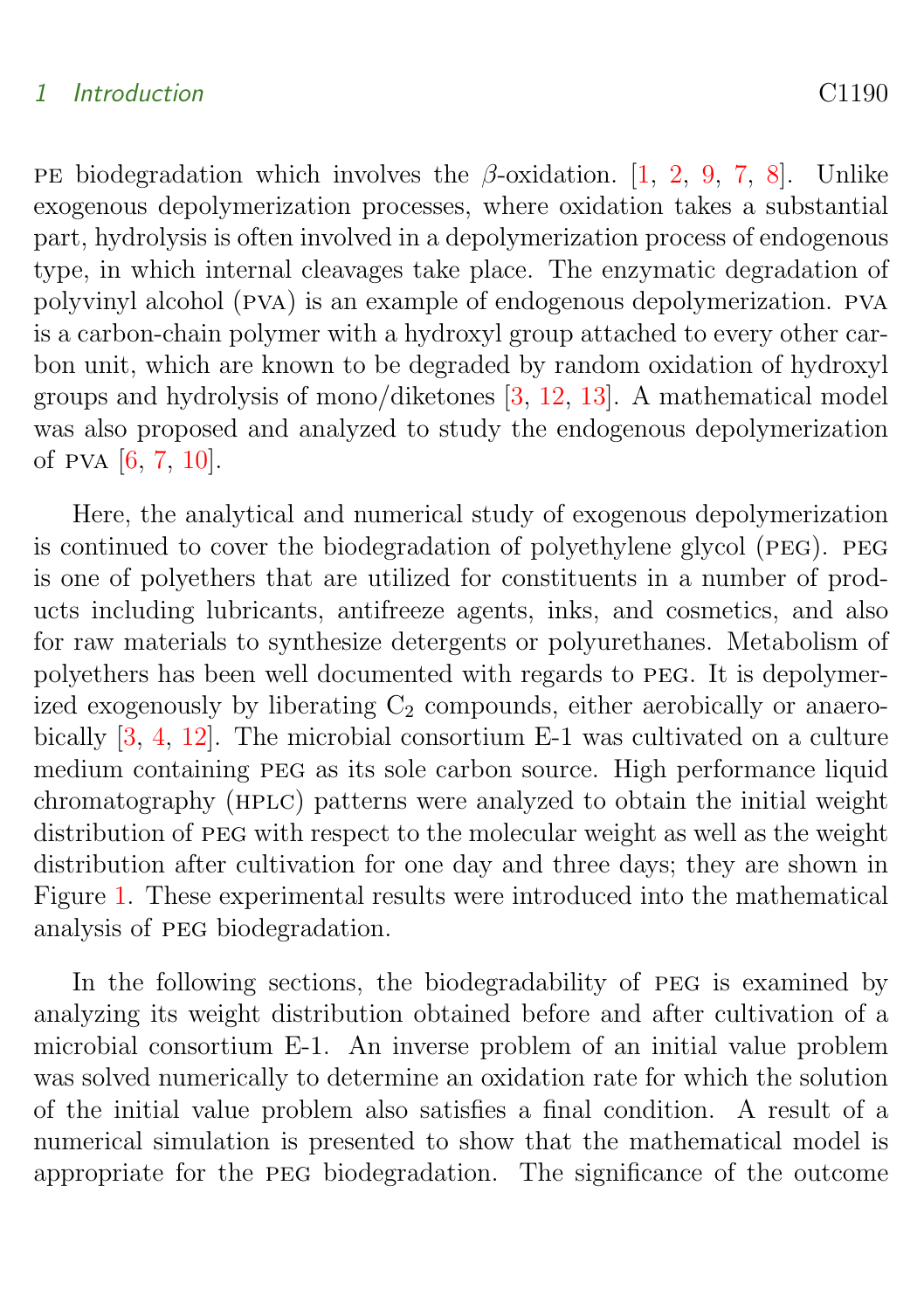

<span id="page-3-0"></span>Figure 1: The weight distribution of peg before and after 1 day and 3 day cultivation of the microbial consortium E-1.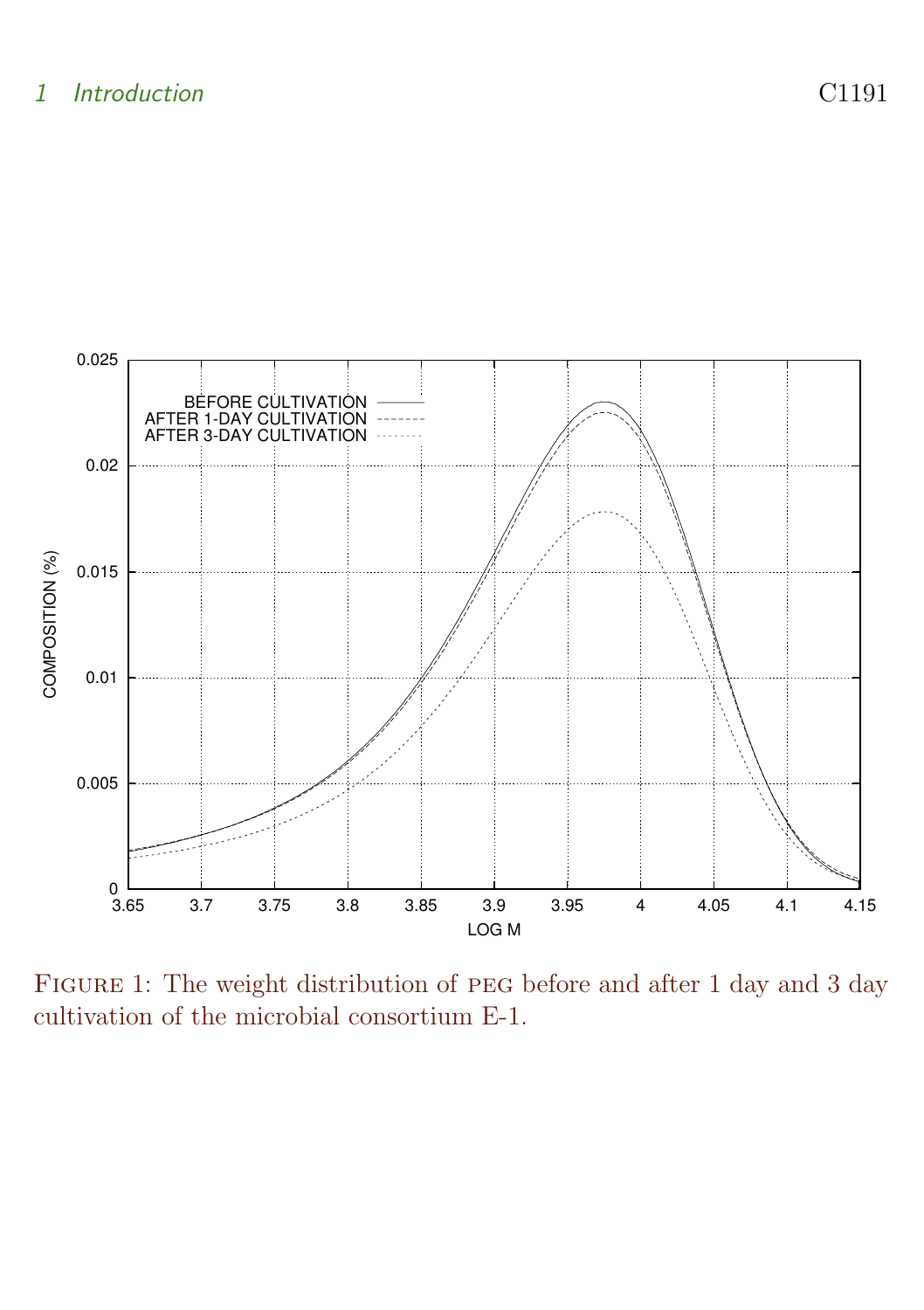#### <span id="page-4-2"></span>1 Introduction C1192

is discussed, and the dependence of peg biodegradability on the molecular weight examined.

## <span id="page-4-0"></span>2 Exogenous depolymerization model

The peg biodegradation is presumed to follow the exogenous depolymerization model, which is originally developed for the pe biodegradation. It is based on the assumption that a molecule loses its weight by a fixed amount per unit time, that some small molecules are directly consumed by microorganisms, and that the consumption rate depends on the sizes of molecules. Those assumptions lead to the following mathematical model of pe biodegradation [\[1,](#page-13-1) [2,](#page-15-0) [8\]](#page-15-2).

<span id="page-4-1"></span>
$$
\frac{dx}{dt} = -\alpha \left( M \right) x + \beta \left( M + L \right) \frac{M}{M + L} y, \tag{1}
$$

where  $\alpha(M) = \rho(M) + \beta(M)$ . Here t and M represent the cultivation time and the molecular weight respectively, and  $x = w(t, M)$  denotes the total weight of M-molecules (the PE molecules with molecular weight  $M$ ) present at time  $t$ . The parameter  $L$  represents the amount of the weight loss due to the terminal separation. The variable  $y = w(t, M + L)$ , the total weight of  $(M + L)$ -molecules present at time t. The function  $\rho(M)$  represents the direct consumption rate per unit time, and the function  $\beta(M)$  represents the weight conversion rate per unit time from the class of M-molecules to the class of  $(M - L)$ -molecules. This model is motivated by two essential factors in pe biodegradation: the gradual weight loss of large molecules due to the terminal separation ( $\beta$ -oxidation); and the direct consumption of small molecules by cells. The left-hand side of the equation [\(1\)](#page-4-1) represents the time rate of change in the total weight of M-molecules. The first term on the right-hand side of the equation [\(1\)](#page-4-1) represents the amount lost due to the direct consumption and the terminal separation in the total weight of Mmolecules per unit time, and the second term represents the amount gained due to the terminal separation of  $M + L$ -molecules per unit time.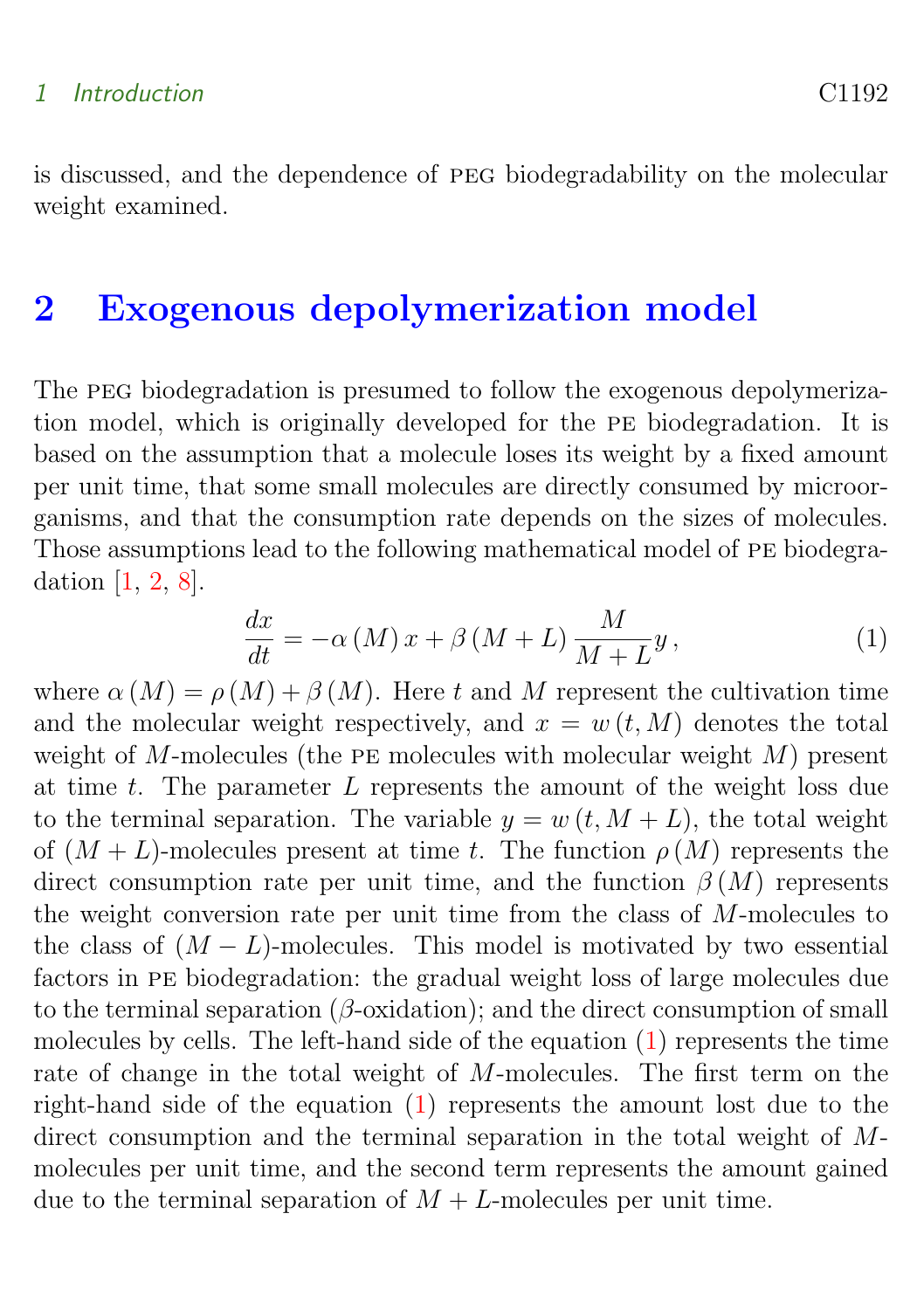#### <span id="page-5-2"></span>2 Exogenous depolymerization model contraction control control control control control control control control control control control control control control control control control control control control control control

The mathematical model  $(1)$ , which was originally developed for the PE biodegradation, can be viewed as a general biodegradation model involving exogenous depolymerization processes. A peg molecule is first oxidized at its terminal, and an ether bond is split. This process corresponds to  $\beta$ -oxidation in the pe biodegradation. We call this process oxidation, because oxidation is involved throughout its depolymerization process [\[4\]](#page-15-5). Note that  $L = 44$  $(CH_2CH_2O)$  in the exogenous depolymerization of PEG.

The solution  $x = w(t, M)$  of [\(1\)](#page-4-1) is associated with the initial condition

<span id="page-5-0"></span>
$$
w(0,M) = f(M) . \tag{2}
$$

Here,  $f(M)$  is some prescribed function that represents the initial weight distribution. Given the total consumption rate and the oxidation rate, the equation [\(1\)](#page-4-1) and the initial condition [\(2\)](#page-5-0) form an initial value problem to find the unknown function  $w(t, M)$ . On the other hand, given the initial condition [\(2\)](#page-5-0) and an additional final condition at  $t = T > 0$ ,

<span id="page-5-1"></span>
$$
w(T, M) = g(M) , \qquad (3)
$$

an inverse problem determines the degradation rates  $\alpha(M)$  and  $\beta(M)$  for which the solution  $w(t, M)$  of the initial value problem [\(1\)](#page-4-1) and [\(2\)](#page-5-0) also satisfies the final condition [\(3\)](#page-5-1).

The condition

$$
0 < g(M) < f(M) + \frac{M\beta(M+L)}{M+L} \int_0^T w(s, M+L) \, ds. \tag{4}
$$

is a sufficient condition for a unique positive total degradation rate  $\alpha(M)$ to exist, given the β-oxidation rate  $\beta(M+L)$  and the weight distribution  $w(t, M + L)$  [\[8\]](#page-15-2):

Note that molecules must penetrate through the membranes to enter into the cells in order to become subject to the direct consumption. On the other hand, the rate of the membrane transport decreases as the molecular size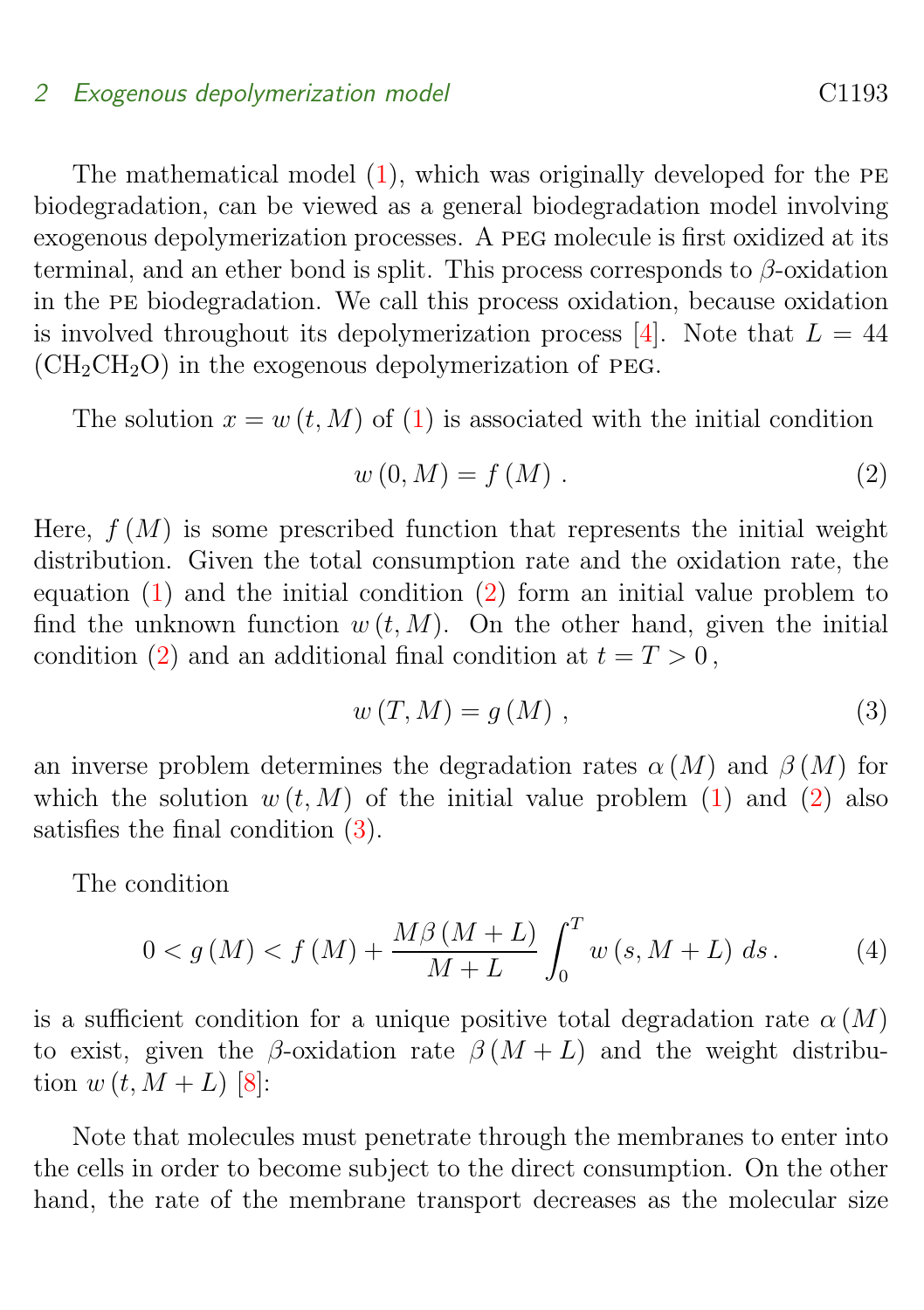#### <span id="page-6-2"></span>2 Exogenous depolymerization model C<sub>1194</sub> C<sub>1194</sub>

<span id="page-6-1"></span>increases. Moreover, there should be a value of the molecular weight, which we call  $M_{\rho}$ , such that  $\rho(M) = 0$  for  $M \geq M_{\rho}$ . Since  $\alpha(M) = \rho(M) + \beta(M)$ ,

$$
\alpha\left(M\right) = \beta\left(M\right) \tag{5}
$$

for  $M \geq M_{\rho}$ . We deal with the case where the molecular weight is so large that the equation [\(5\)](#page-6-1) holds. Here the value of  $M<sub>o</sub>$  is assumed to lie in range from 1000 to 2000, and the analysis is focused on the molecular weight over 10<sup>3</sup>.<sup>63</sup> .

### <span id="page-6-0"></span>3 Computational analysis of inverse problem

Here a numerical scheme developed by Watanabe et al. [\[9\]](#page-16-0) to solve the inverse problem is introduced, and a numerical result presented. In order to solve the inverse problem, cover the domain  $[a, b]$  with the intervals of length L:  $[a + iL, a + (i + 1) L], i = 0, \ldots, l - 1$ , extending the definition of  $f(M)$  and  $g(M)$  if necessary. Here the positive integer l satisfies the condition

$$
\frac{b-a}{L} \le l < \frac{b-a}{L} + 1 \, .
$$

Choose a positive integer m, and set (with  $\delta M = L/m$ )

$$
M_{i,j} = a + iL + j\delta M
$$
,  $i = 0, 1, ..., l - 1$ ,  $j = 0, 1, ..., m$ .

Denote by  $\alpha_{i,j}$  and  $\beta_{i,j}$  approximate values of  $\alpha(M_{i,j})$  and  $\beta(M_{i,j})$ , respectively. Note that  $\alpha_{i,j} = \beta_{i,j}$ ,  $0 \leq i \leq l$ ,  $0 \leq j \leq m$ , in view of equation [\(5\)](#page-6-1). Let  $f_{i,j} = f(M_{i,j}), g_{i,j} = g(M_{i,j}).$  Choose a positive integer n, and set

$$
t_k = k\delta t, \quad k = 0, 1, 2, \dots, n \quad \left(\delta t = \frac{T}{n}\right)
$$

so that the time interval [0, T] is divided into n intervals:  $[t_{k-1}, t_k], k =$  $1, 2, \ldots, n$ . Let  $w_{i,j,k}$  denote an approximate value of  $w(t_k, M_{i,j})$ . Given  $w_{i+1,j,k}$ ,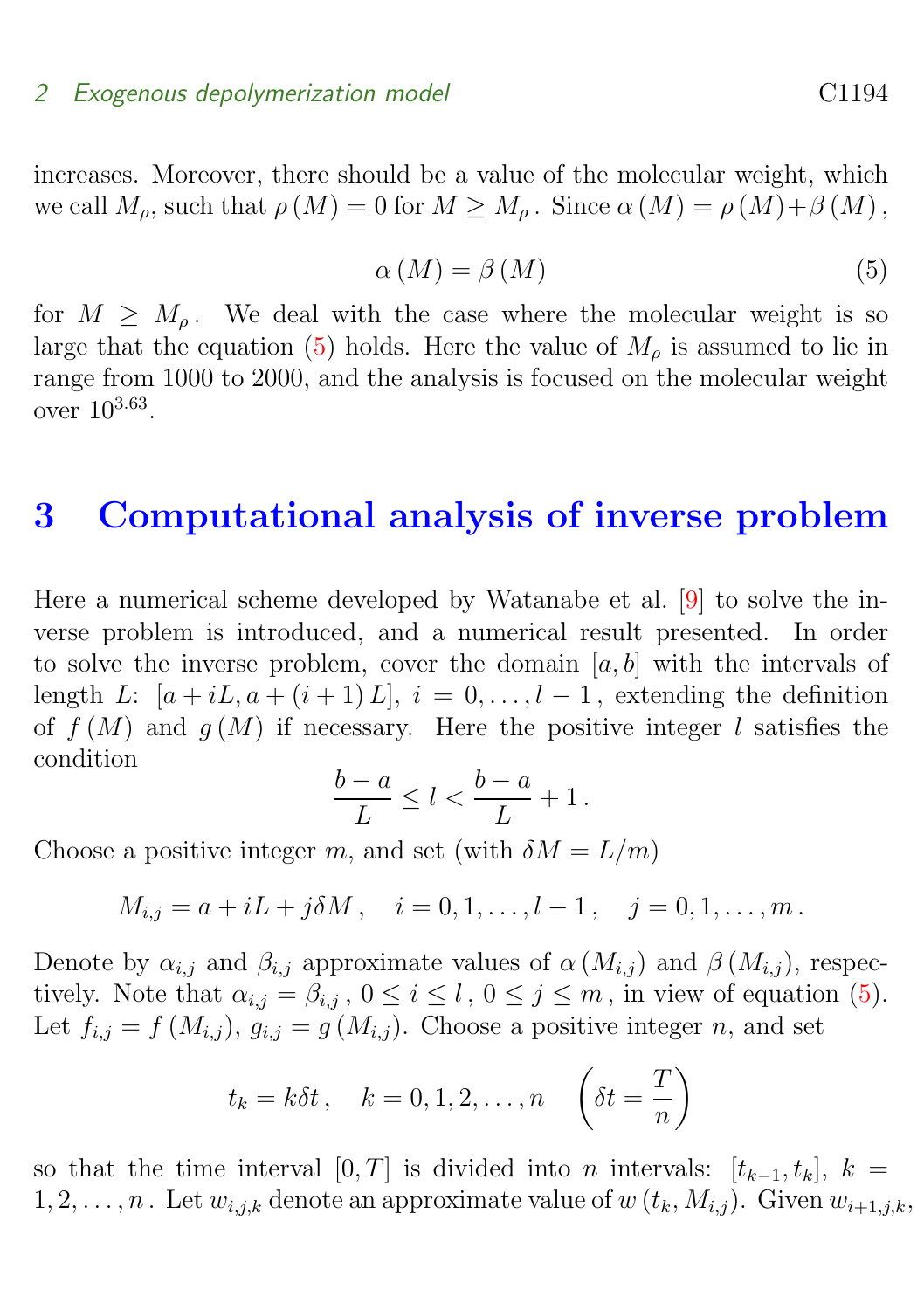#### 3 Computational analysis of inverse problem C1195

 $j = m-1, m-2, \ldots, 0, k = 0, 1, \ldots, n$ , and  $\beta_{i+1,j}, j = m-1, m-2, \ldots, 0$ ,  $\eta = \alpha_{i,j}$  is a solution of the equation

<span id="page-7-0"></span>
$$
\Phi_{i,j}\left(\eta\right) = 0\,,\tag{6}
$$

where

$$
\Phi_{i,j}(\eta) = e^{-\eta T} \left[ f_{i,j} + \frac{\delta t \,\beta_{i+1,j} M_{i,j}}{2M_{i+1,j}} \sum_{k=1}^n \left( e^{\eta t_{k-1}} w_{i+1,j,k-1} + e^{\eta t_k} w_{i+1,j,k} \right) \right] - g_{i,j},
$$

Start the numerical process at  $i = l-1$  setting appropriate values of  $w_{l,i,k}$ ,  $j = 0, 1, \ldots, m - 1, k = 0, 1, \ldots, n$ , and march backward:  $i = l - 1, l - 1$ 2, ..., 0. At each step, evaluate a numerical solution  $\eta = \alpha_{i,j}$  of [\(6\)](#page-7-0) by Newton's method for  $j = m - 1, m - 2, \ldots, 0$ , examining the condition

$$
0 < g_{i,j} < f_{i,j} + \frac{\delta t \, \beta_{i+1,j} M_{i,j}}{2M_{i+1,j}} \sum_{k=1}^n \left( w_{i+1,j,k-1} + w_{i+1,j,k} \right),
$$

which is a sufficient condition for the equation  $(6)$  to have a unique positive solution  $\eta = \alpha_{i,j}$ . Once an approximate solution  $\eta = \alpha_{i,j}$  of equation [\(6\)](#page-7-0) is found, approximate values  $w_{i,j,k}$  of  $w(t_k, M_{i,j})$  are

$$
w_{i,j,k} = e^{-\eta t_k} f_{i,j} + \frac{e^{-\eta t_k} \delta t \beta_{i+1,j} M_{i,j}}{2M_{i+1,j}} \sum_{p=1}^k (e^{\eta t_{p-1}} w_{i+1,j,p-1} + e^{\eta t_p} w_{i+1,j,p})
$$

with  $\eta = \alpha_{i,j}$  for  $k = 0, 1, \ldots, n$ .

The inverse problem was solved numerically to find the exogenous degradation rate  $\beta(M)$  based on the initial weight distribution and the final weight distribution shown in Figure [2](#page-8-0) with the values of the parameters:  $L = 44$ ,  $T = 3$ ,  $n = 1200$ ,  $m = 10$ . The values of the parameters  $a = 10^{3.63} \approx 4266$ ,  $b = 10^{4.15} \approx 14125$  $b = 10^{4.15} \approx 14125$  $b = 10^{4.15} \approx 14125$ , and  $l = 225$  were also set. Figure 2 shows the graph of the exogenous degradation rate generated numerically.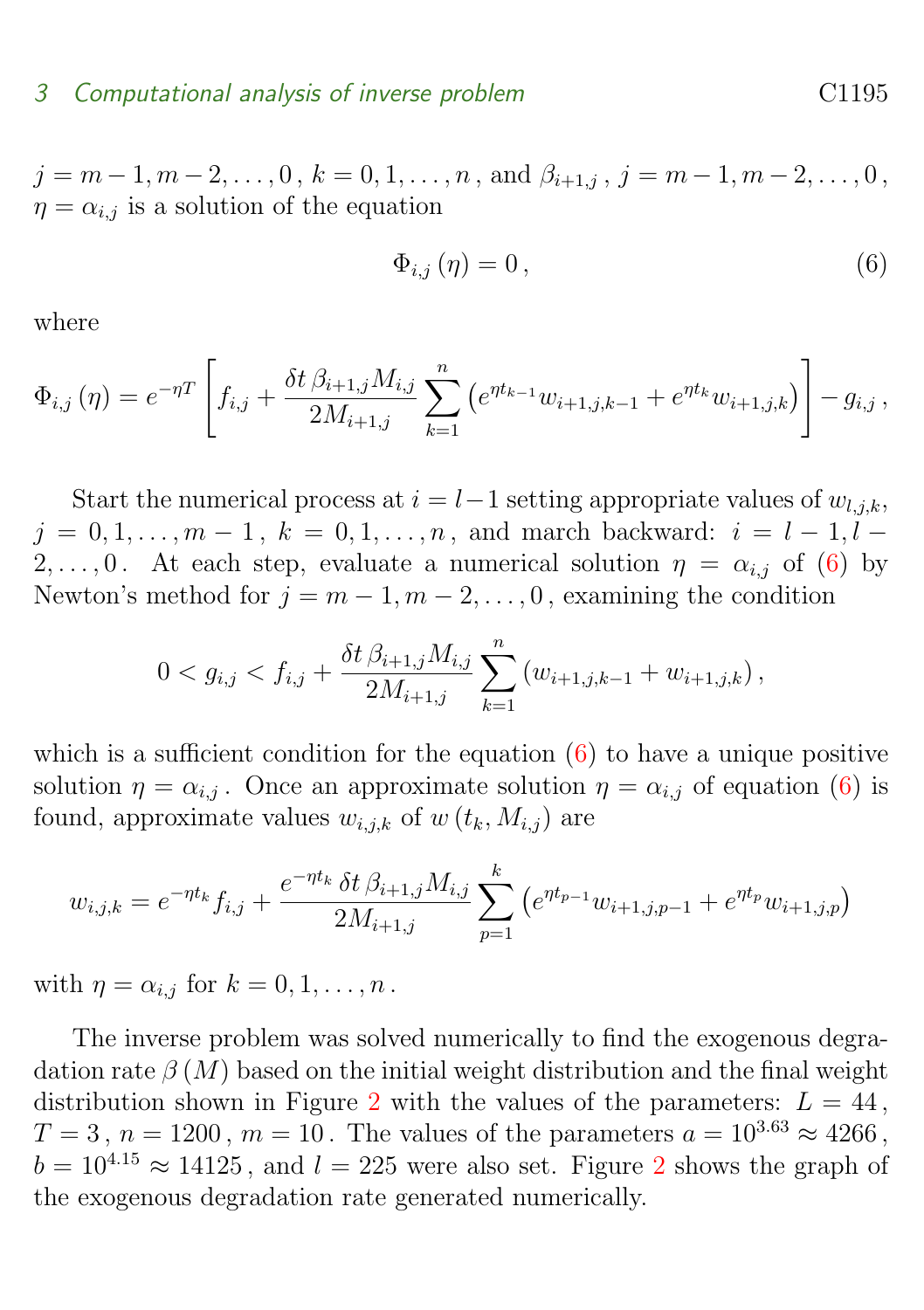

<span id="page-8-0"></span>FIGURE 2: The exogenous degradation rate  $\beta(M)$  based on HPLC profiles obtained before and after 3 day cultivation of the microbial consortium E-1 (Figure [1\)](#page-3-0).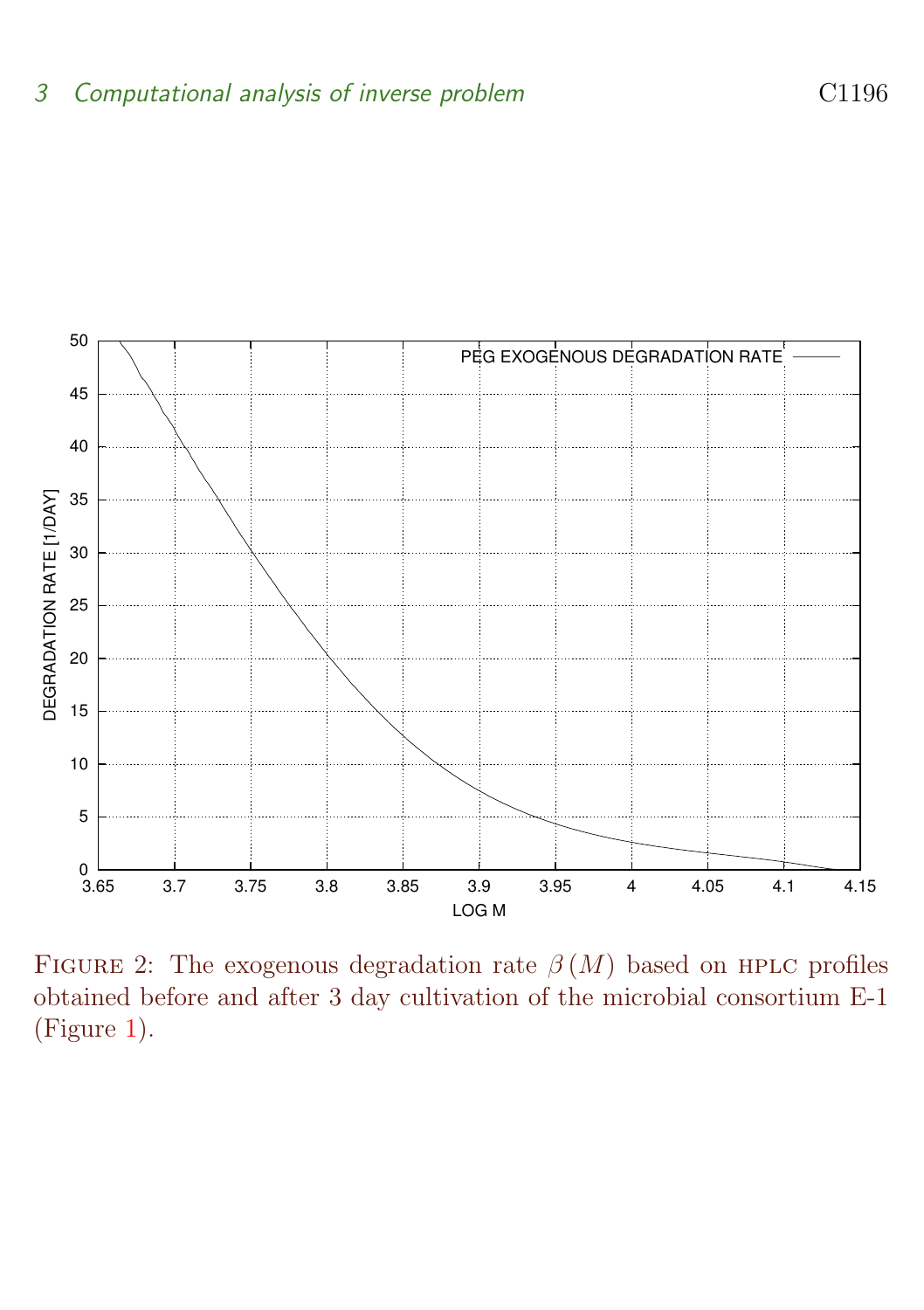### <span id="page-9-2"></span><span id="page-9-0"></span>4 Simulation of PEG biodegradation

In the process of evaluating the exogenous degradation rate, the approximate values  $w_{i,j,k}$  of  $w(t, M)$  at  $t = t_k$  and  $M = M_{i,j}$  are also evaluated. On the other hand, once the approximate values of the total consumption rates and the  $\beta$ -oxidation rates are given, the initial value problem [\(1\)](#page-4-1) and [\(2\)](#page-5-0) can be solved directly to see how well the numerical results and the experimental results agree. Here the initial value problem was solved numerically with techniques developed previously [\[2,](#page-15-0) [8,](#page-15-2) [9\]](#page-16-0).

Choose a positive integer  $N$  and set

$$
M_i = a + i\Delta M , \quad i = 0, 1, 2, \dots, N \quad \left(\Delta M = \frac{b-a}{N}\right) .
$$

An approximate solution of the differential equation [\(1\)](#page-4-1) at  $M = M_i$  is denoted by  $w_i = w_i(t)$ ,  $i = 0, 1, 2, ..., N$ . There is a non-negative integer K and a constant R such that  $L = K\Delta M + R$ ,  $0 \le R \le \Delta M$ , and that the inequalities

$$
M_{i+K} \le M_i + L < M_{i+K+1}
$$

hold. Then approximate values of  $w(t, M_i + L)$  and  $\beta(M_i + L)$  are obtained using

$$
w(t, M_i + L) \approx \left(1 - \frac{R}{\Delta M}\right) w(t, M_{i+K}) + \frac{R}{\Delta M} w(t, M_{i+K+1}),
$$
  

$$
\beta(M_i + L) \approx \left(1 - \frac{R}{\Delta M}\right) \beta(M_{i+K}) + \frac{R}{\Delta M} \beta(M_{i+K+1}).
$$

Substituting these expressions in the differential equation [\(1\)](#page-4-1) and setting  $M = M_i$ , we obtain the linear system:

<span id="page-9-1"></span>
$$
\frac{dw_i}{dt} = -\alpha_i w_i + \beta_i w_{i+K} + \gamma_i w_{i+K+1}, \quad i = 0, 1, 2, ..., N. \tag{7}
$$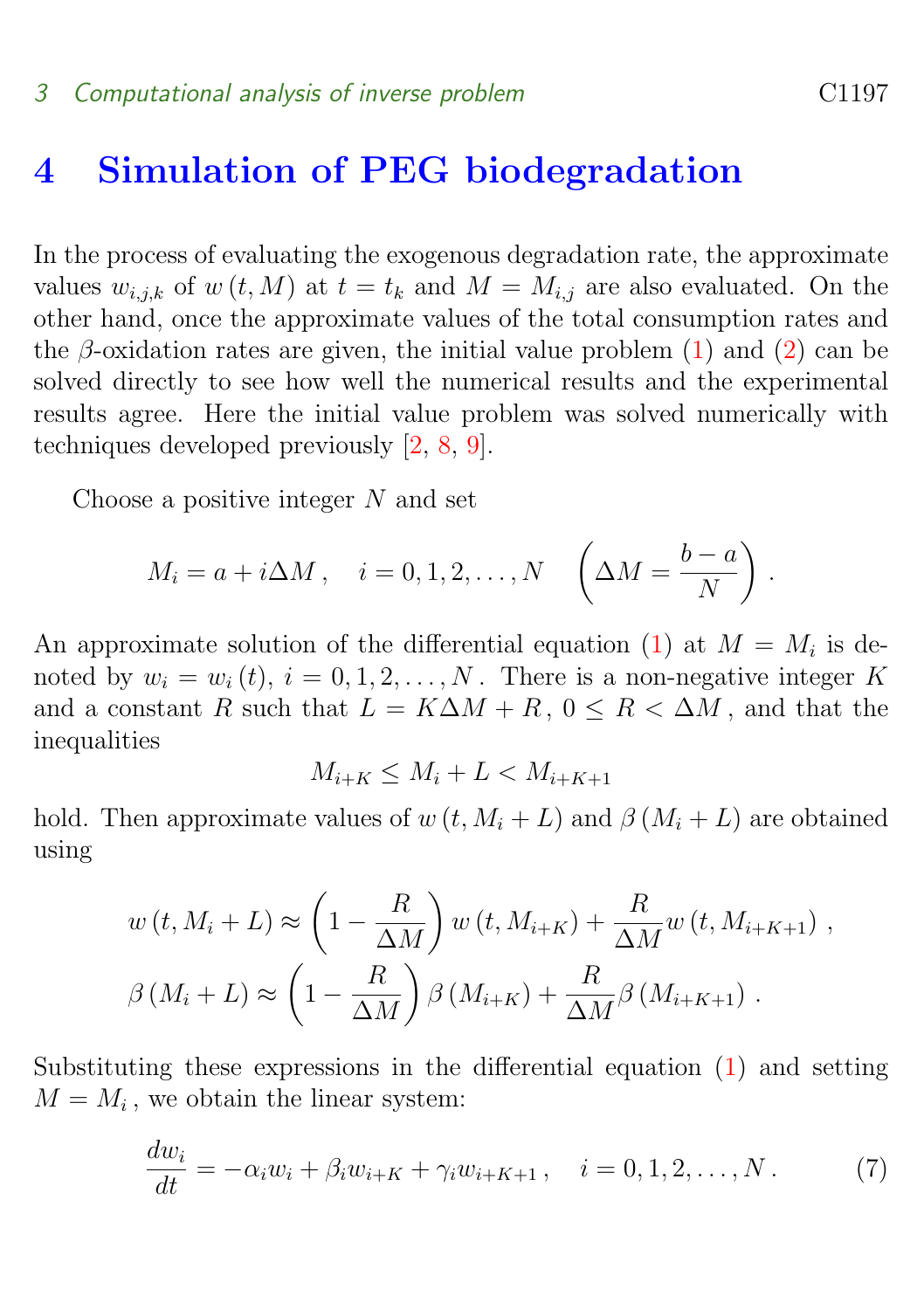#### <span id="page-10-2"></span>4 Simulation of PEG biodegradation C1198

Here the coefficients

$$
\alpha_{i} = \alpha(M_{i}), \quad \beta_{i} = \sigma_{i} \frac{M_{i}}{M_{i} + L} \left(1 - \frac{R}{\Delta M}\right), \quad \gamma_{i} = \sigma_{i} \frac{M_{i}}{M_{i} + L} \cdot \frac{R}{\Delta M},
$$
  
and 
$$
\sigma_{i} = \left(1 - \frac{R}{\Delta M}\right) \beta(M_{i+K}) + \frac{R}{\Delta M} \beta(M_{i+K+1}).
$$

Approximate values of the degradation rates  $\alpha(M_i)$  and  $\beta(M_i)$  are linear approximations in terms of the approximate values  $\alpha_{i,k}$  and  $\beta_{i,k}$  obtained by solving the inverse problem.

For all sufficiently large  $M$ , the oxidation rate becomes 0. In particular, we assume that the last two terms on the right-hand side of the equation [\(7\)](#page-9-1) are absent when  $i + K$  exceeds N, so that the system [\(7\)](#page-9-1) becomes a closed system to be solved for unknown functions  $w_i = w_i(t)$ ,  $i = 0, 1, 2, ..., N$ . In view of the condition [\(2\)](#page-5-0), these functions are subject to the initial condition

<span id="page-10-1"></span>
$$
w_i(0) = f_i = f(M_i) . \tag{8}
$$

Given the initial weight distribution shown in Figure [1,](#page-3-0) and the correspond-ing degradation rate shown in Figure [2,](#page-8-0) the initial value problem  $(7)$  and  $(8)$ was solved numerically implementing the fourth-order Adams–Bashforth– Moulton predictor-corrector in pece mode in conjunction with the classical fourth order Runge–Kutta method to generate approximate solutions in the first three steps [\[5\]](#page-15-6) by using  $N = 10000$ , and a time interval  $\Delta t = 0.0025$ . Figure [3](#page-11-0) shows the simulated transition of the weight distribution during cultivation of the microbial consortium E-1. Note that the experimental result obtained after cultivation for three days and the corresponding numerical result are almost indistinguishable.

### <span id="page-10-0"></span>5 Discussion

Recall that the oxidation rate  $\beta(M)$  is the ratio of the total weight of Mmolecules degraded to the total weight of entire M-molecules per unit time.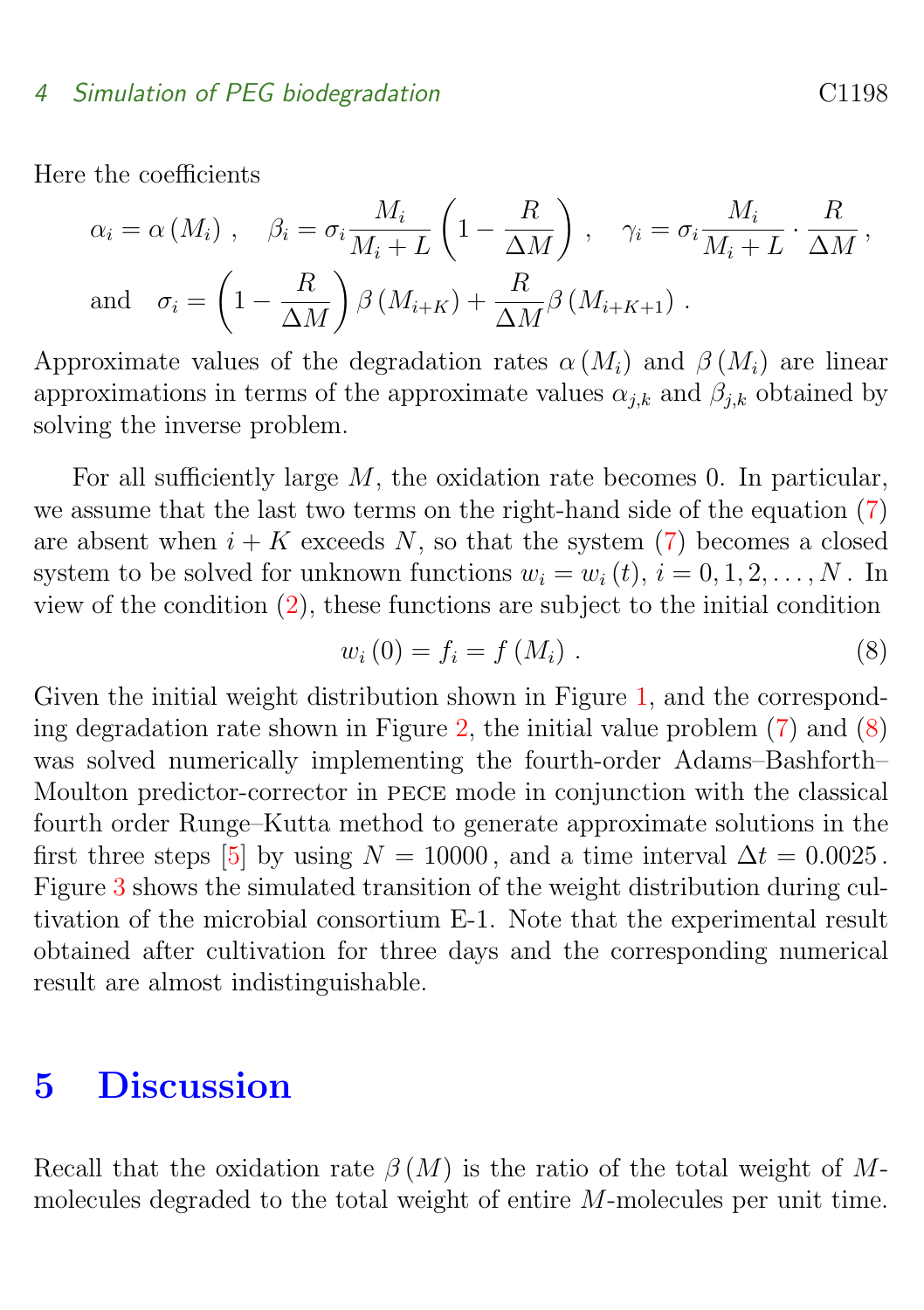

<span id="page-11-0"></span>Figure 3: Transition of the Weight distribution of peg during 3-day cultivation of the microbial consortium E-1.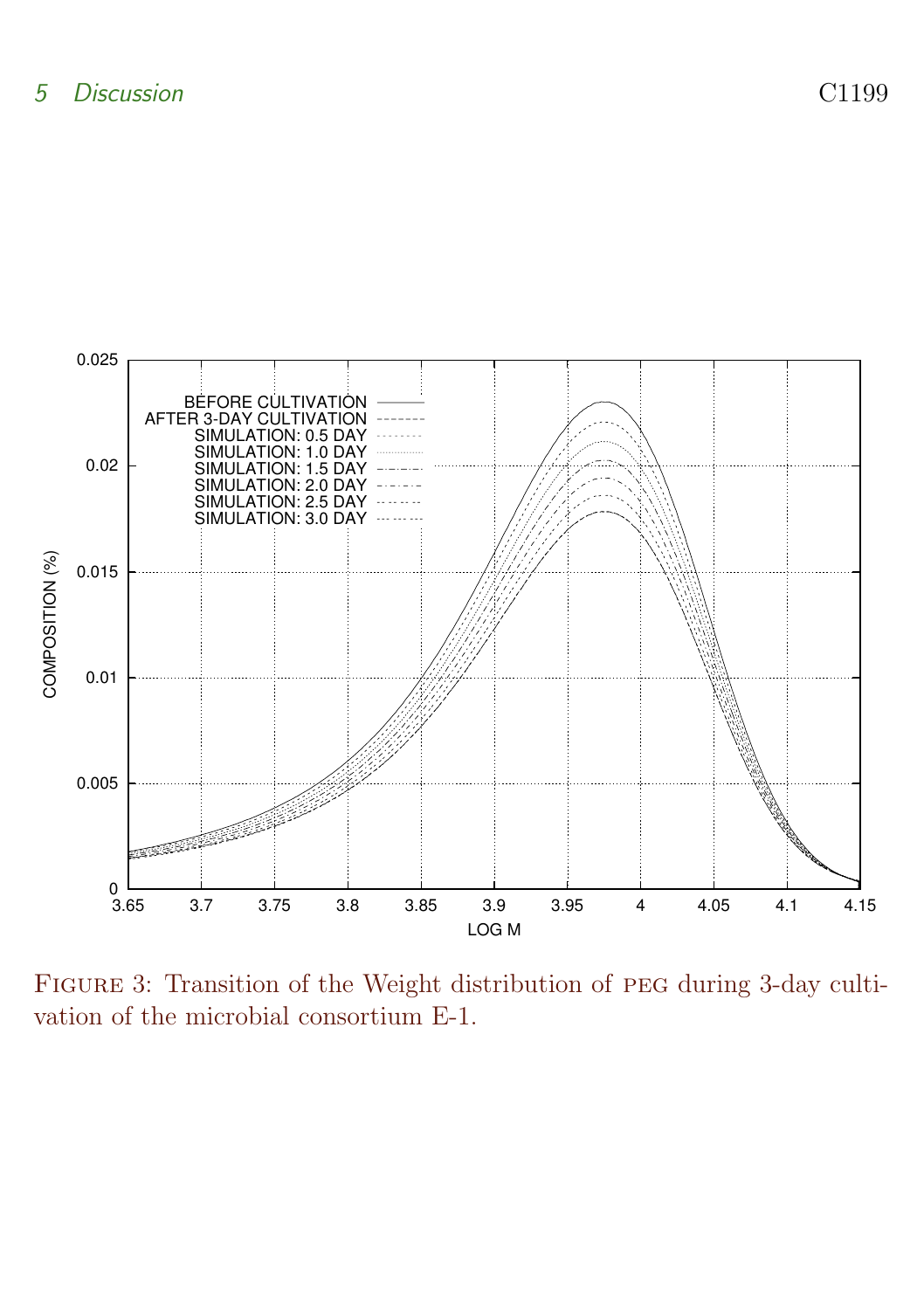#### <span id="page-12-0"></span>5 Discussion C1200

It also represents the ratio of the number of M-molecules that undergo exogenous depolymerization processes. Since the reciprocal of  $\beta(M)$  can be regarded as the average time it takes for one cycle of exogenous depolymerization process to be completed, the oxidation rate  $\beta(M)$  might be presumed independent of the molecular size  $M$ , for the exogenous depolymerization processes take place only at the terminals of the molecules. However, in practice this is the case only for molecules of moderate sizes.

As the metabolic enzymes are located in cell membranes, the exogenous depolymerization processes take place inside a cell, and at least one end of a molecule must penetrate through its outer membrane to become subject to an exogenous depolymerization process in the periplasm. When a molecule makes contact with a microorganism, a part of a fixed length should be taken into a cell in the fixed period. If that part contains one of the terminals, the enzyme takes effect and the exogenous biodegradation process starts. The possibility for a part of a fixed length to contain a terminal becomes less when the molecule becomes large. The result shown in Figure [2](#page-8-0) clearly indicates the dependence of the rate of membrane transport with respect to the molecular weight, and our mathematical analysis reveals the role of membrane transport in exogenous depolymerization processes.

The exogenous depolymerization model originally developed for pe biodegradation has been applied successfully to peg biodegradation. The inverse problem has been solved numerically to find the oxidation rate . The validity of the numerical result has been confirmed by the numerical simulation. Different hplc patterns obtained before and after cultivation of a microbial consortium E-1 were taken into mathematical analysis of peg biodegradation [\[11\]](#page-16-4). However, the weight distributions shown in Figure [3](#page-11-0) were based on HPLC patterns recently obtained, and this is the first time they are presented.

What is shown in Figure [2](#page-8-0) should be viewed as the average degradation rate over three days of cultivation. It is valid only for the degradation rate close to three days. Figure [4](#page-14-0) shows the difference between the actual mea-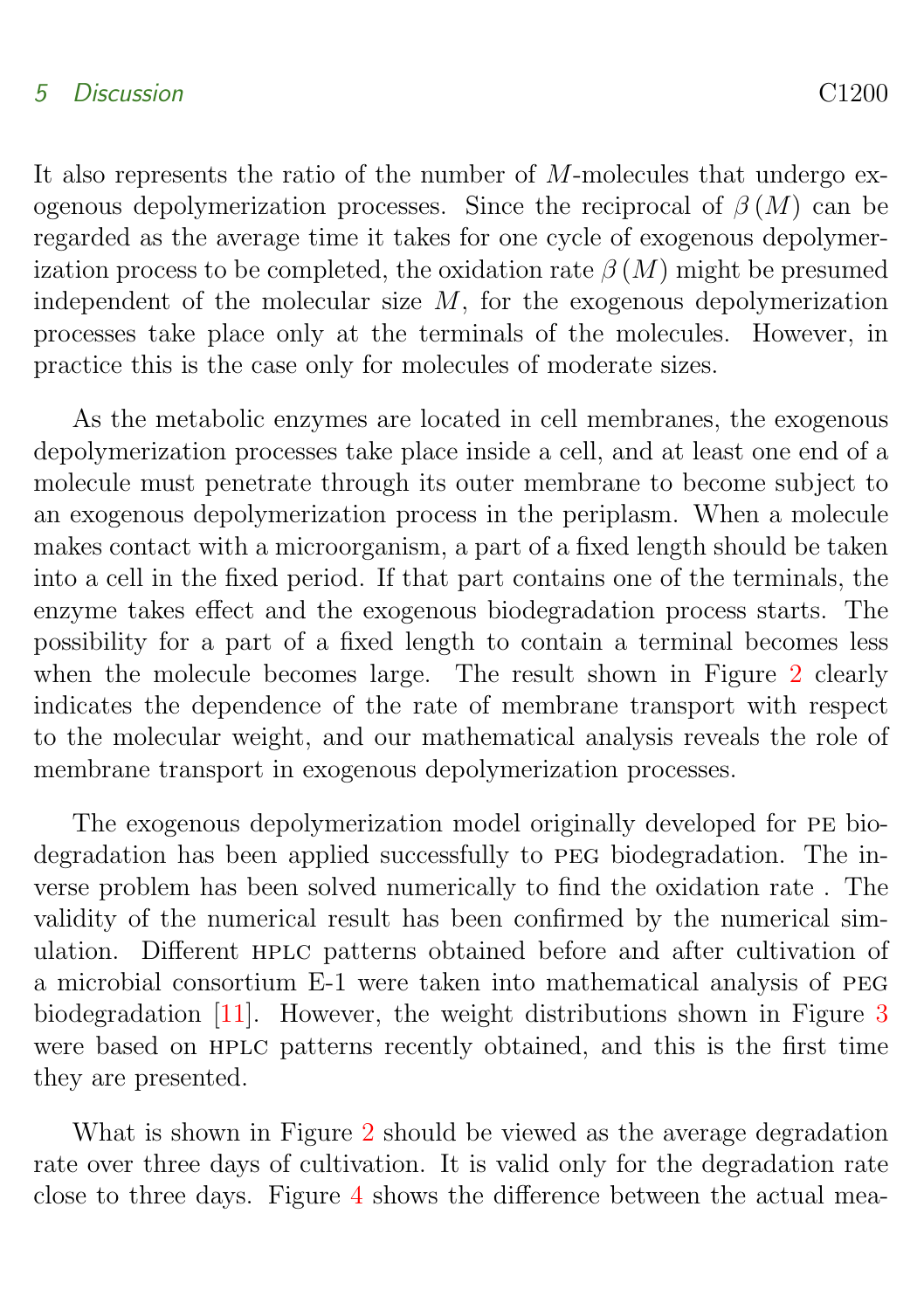#### <span id="page-13-2"></span>5 Discussion C1201

surement and the numerical result based on the degradation rate shown in Figure [2](#page-8-0) for the weight distribution after one day of cultivation. Note that the numerical result overshoots the experimental result. The degradation rate depends on the microbial population, and it was tacitly assumed to be constant by setting the degradation rate independent of time. It can be assumed to be constant after the microbial population reaches the steady state, and Figure [4](#page-14-0) shows that it takes more than a few days to reach that stage. In the study of pewax biodegradation, the weight distribution of pewax after five weeks cultivation was simulated using the time-independent degradation rate based on the weight distribution before and after three week cultivation of the fungus Aspergillus sp. ak-3 [\[9\]](#page-16-0), and the difference between the experimental result and the numerical result was acceptable. That shows that the microbial population reached the steady state after three weeks of cultivation, and the assumption that the degradation rate was independent of time was in fact valid for the weight distribution after three weeks of cultivation. What is shown in Figure [4](#page-14-0) is that the microbial population is still increasing in the first three days of cultivation, and that the degradation rate should be time-dependent at least in that period.

Acknowledgments: The authors thank Ms. Y. Shimizu (Research Institute for Bioresources, Okayama University) for her technical support. This work was supported in part by a JSPS (MEXT) Grant-in-Aid for Scientific Research (C) (16540106).

# **References**

<span id="page-13-1"></span><span id="page-13-0"></span>[1] Fusako Kawai, Masaji Watanabe, Masaru Shibata, Shigeo Yokoyama, Yasuhiro Sudate, Experimental analysis and numerical simulation for biodegradability of polyethylene, Polymer Degradation and Stability 76 (2002) 129–135. [C1190,](#page-2-0) [C1192](#page-4-2)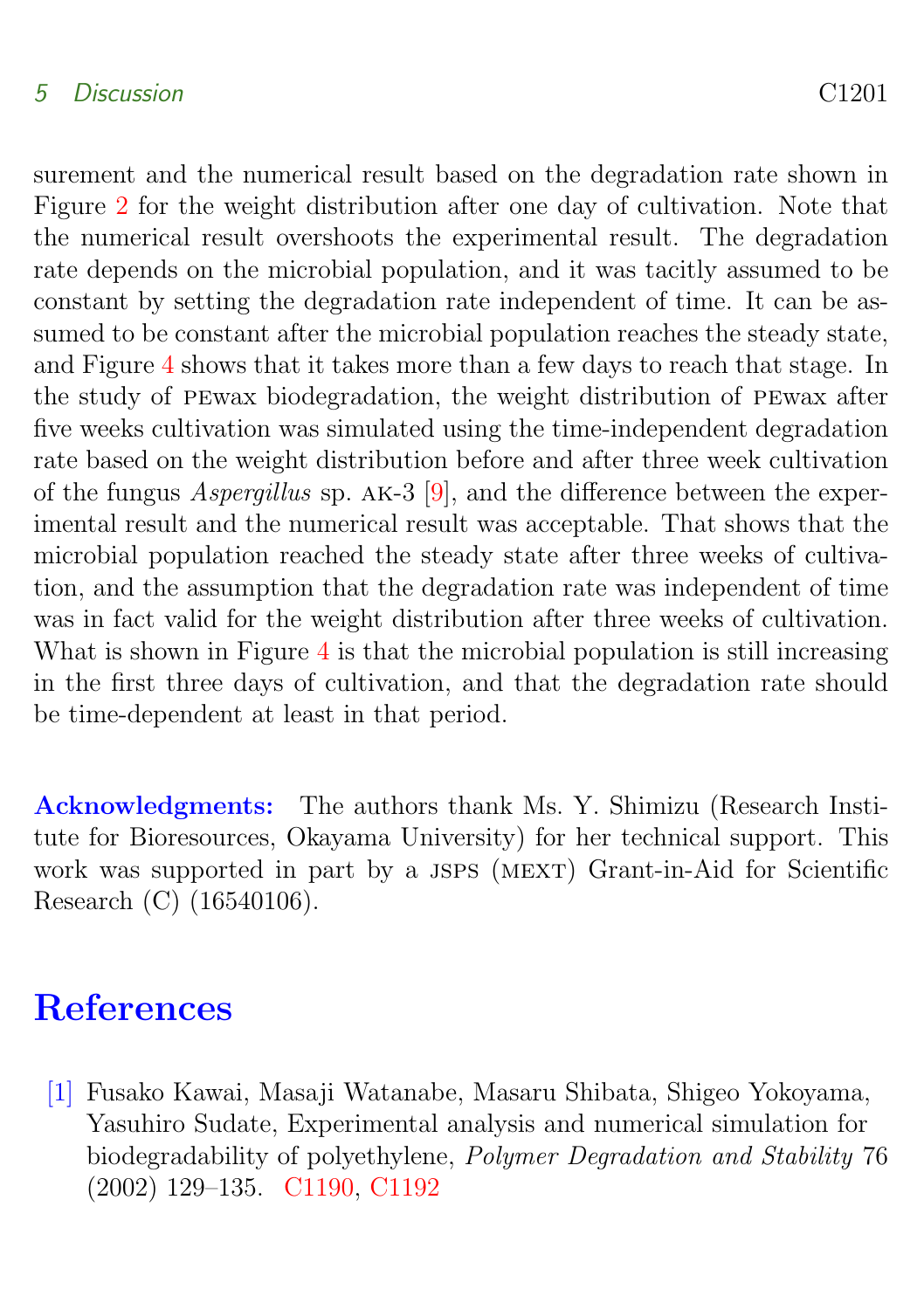

<span id="page-14-0"></span>FIGURE 4: Experimental result and numerical result based on the degradation rate shown in Figure [2](#page-8-0) for Weight distribution of peg after 1-day cultivation of the microbial consortium E-1.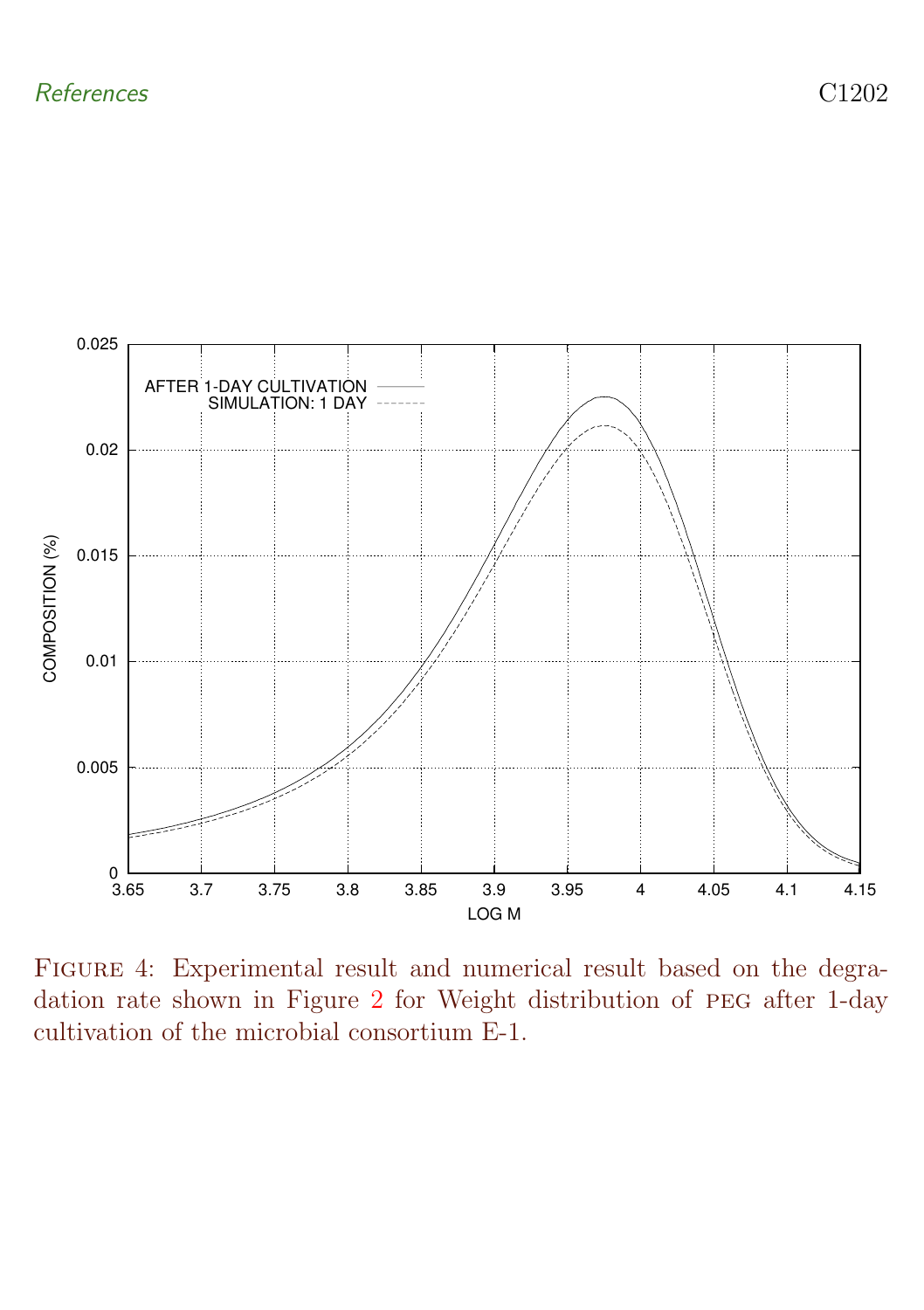#### References C1203

- <span id="page-15-0"></span>[2] Masaji Watanabe, Fusako Kawai, Masaru Shibata, Shigeo Yokoyama, Yasuhiro Sudate, Computational method for analysis of polyethylene biodegradation, Journal of Computational and Applied Mathematics, Volume 161, Issue 1, 1 December 2003, 133–144. [http://dx.doi.org/10.1016/S0377-0427\(03\)00551-X](http://dx.doi.org/10.1016/S0377-0427(03)00551-X) [C1190,](#page-2-0) [C1192,](#page-4-2) [C1197](#page-9-2)
- <span id="page-15-3"></span>[3] Fusako Kawai, Breakdown of plastics and polymers by microorganisms, Advances in Biochemical Engineering/Biotechnology, Vol. 52, 151–194 (1995). [C1190](#page-2-0)
- <span id="page-15-5"></span>[4] F. Kawai, Microbial degradation of polyethers, Applied Microbiology and Biotechnology (2002) 58:30–38. <http://dx.doi.org/10.1007/s00253-001-0850-2> [C1190,](#page-2-0) [C1193](#page-5-2)
- <span id="page-15-6"></span>[5] J. D. Lambert, Computational Methods in Ordinary Differential Equations, John Wiley Sons, Chichester, 1973. [C1198](#page-10-2)
- <span id="page-15-4"></span>[6] Masaji Watanabe, Fusako Kawai, Numerical Simulation for Enzymatic Degradation of Poly(vinyl Alcohol), Polymer Degradation and Stability, Volume 81, Issue 3, 2003, 393–399. [http://dx.doi.org/10.1016/S0141-3910\(03\)00122-8](http://dx.doi.org/10.1016/S0141-3910(03)00122-8) [C1190](#page-2-0)
- <span id="page-15-1"></span>[7] Masaji Watanabe and Fusako Kawai, Analysis of polymeric biodegradability based on experimental results and numerical simulation, Environmental Research and Control (2003), 25, 25–32 (In Japanese). [C1190](#page-2-0)
- <span id="page-15-2"></span>[8] Fusako Kawai, Masaji Watanabe, Masaru Shibata, Shigeo Yokoyama, Yasuhiro Sudate, Shizue Hayashi, Comparative study on biodegradability of polyethylene wax by bacteria and fungi, Polymer Degradation and Stability 86 (2004), 105–114. <http://dx.doi.org/10.1016/j.polymdegradstab.2004.03.015> [C1190,](#page-2-0) [C1192,](#page-4-2) [C1193,](#page-5-2) [C1197](#page-9-2)